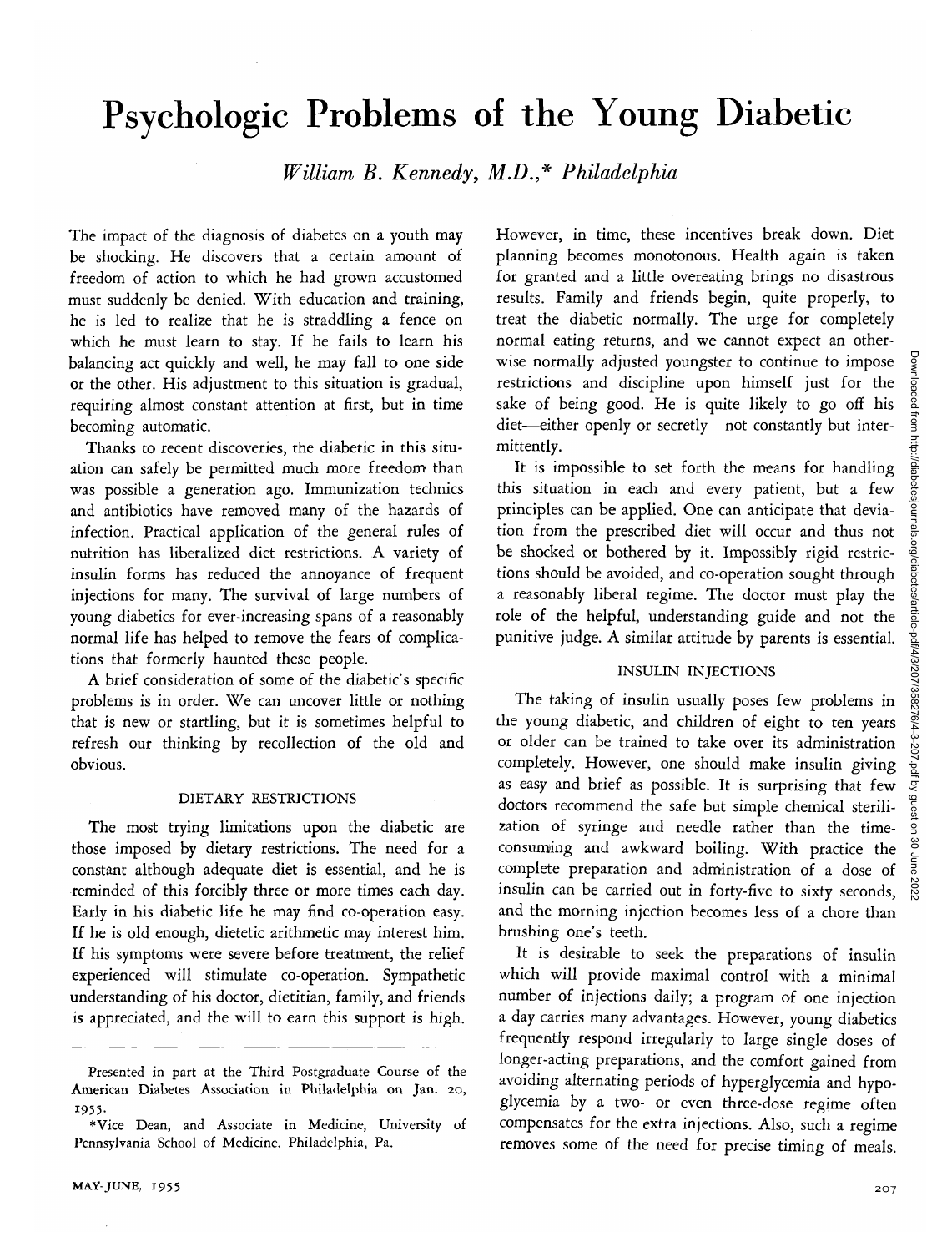## HYPOGLYCEMIC REACTIONS

Hypoglycemia is a difficult problem, particularly in younger children, who may ignore or fail to recognize its early symptoms. I know of no substitute for the protection afforded by observation of such youngsters by parents and other close companions and by a program of gradual education of all concerned. Severe hypoglycemia is one of the most annoying situations met by young diabetics. It causes peculiar behavior that is sometimes neither understood nor accepted by others. One diabetic was discharged from college and refused admission to another because of an alleged attack on an elderly nurse during hypoglycemia. The admissions officer of a third college feared that this behavior might reflect some underlying abnormal compulsion that could become evident in other ways, and asked my advice. I reassured him by pointing out the peculiar actions of normal individuals under partial anesthesia, where inhibitions are removed. He himself recalled having pinched a nurse while emerging from a general anesthetic, and decided to vote for the boy's admission. Another patient, a pious individual, during hypoglycemia surprised a group of his friends by swearing at a policeman who was lending a helping hand. Such embarrassing incidents should be understood.

Deep prolonged episodes of hypoglycemia, and perhaps even frequent mild ones, carry the threat of later serious cerebral damage. However, such consequences are rare, and the attitude of the patient and his family toward insulin shock should never be one of anxiety or fear. A slight insulin reaction acts as a cheap and convenient blood sugar evaluation, and an occasional episode of this kind suggests adequate control. One must expect all kinds of unusual behavior from hypoglycemia and be surprised at nothing. Also, never deny a diabetic a prophylactic dose of some form of oral glucose or other carbohydrate when he reports early symptoms of an insulin reaction. The chances are that his suspicion is correct. And even if he is faking so as to obtain extra food, the underlying difficulty will probably not be relieved by preventing success of the ruse.

## VARIATIONS IN ACTIVITIES

Limitation of activity on the part of the young diabetic is seldom justified, and-where imposed it does more harm than good. It is true that his course runs smoothest when the amount of exercise is constant. This applies not only to exercise but also to other factors such as insulin and food, emotions, rate of growth, daddy's temper, sister's love affairs and a host of other things beyond complete control. There is nothing abnormal about the youngster whose energy is expended in a changeable pattern.

The patient and those who deal with him must learn to recognize and anticipate the effects of various degrees and kinds of activity, so that stability may be maintained by appropriate measures. For example, one patient determined by rough trial and error that an average set of tennis required 15 gm. of extra carbohydrate, plus or minus 5 to 10 gm. for strenuous or mild sets. He could maintain control sitting at a desk in school during the week, and continue adequate balance during a full Saturday afternoon of tennis by consuming orange juice or sugar lumps in appropriate amounts between sets. To deny the young diabetic any desired form of reasonably normal activity is to create a harmful situation. Cautious experiment and learning through experience provide the means for control and avoid the hazards.

# ANXIETY REGARDING COMPLICATIONS

The complications of diabetes pose an ever increasing problem to the young diabetic, and the thorough education about his disease that is essential for his adjustment to it paradoxically exposes him to the knowledge of pending complications and the natural fears that are bound to come. Even the most stalwart young patient finds it difficult to suppress all anxieties about his future. To a certain extent these fears can be transformed into a stimulus toward co-operation and control. However, tension and anxiety over any situation are likely to interrupt a smooth diabetic course and to offset benefits that might otherwise come from this reaction. An optimistic attitude is essential here. The doctor, parents, and others in contact with the diabetic must avoid exhibition of these same fears. Even an exaggerated display of hope is perfectly justified. Complications that can be avoided, treated, or compensated for must be handled expertly by both the patient and those assisting him. Those for which we do not yet have effective preventative or therapeutic devices are best ignored. The diabetic is likely to learn to develop this attitude if allowed to do **so.**

#### PROBLEMS OF CAREER

As the juvenile patient reaches adulthood he is challenged by need for adjustment to responsibilities of everincreasing importance. The conscientious patient gives devoted thought to the various problems that arise. Should there be acceptance or denial of such things as marriage and parenthood? Can one honorably compete